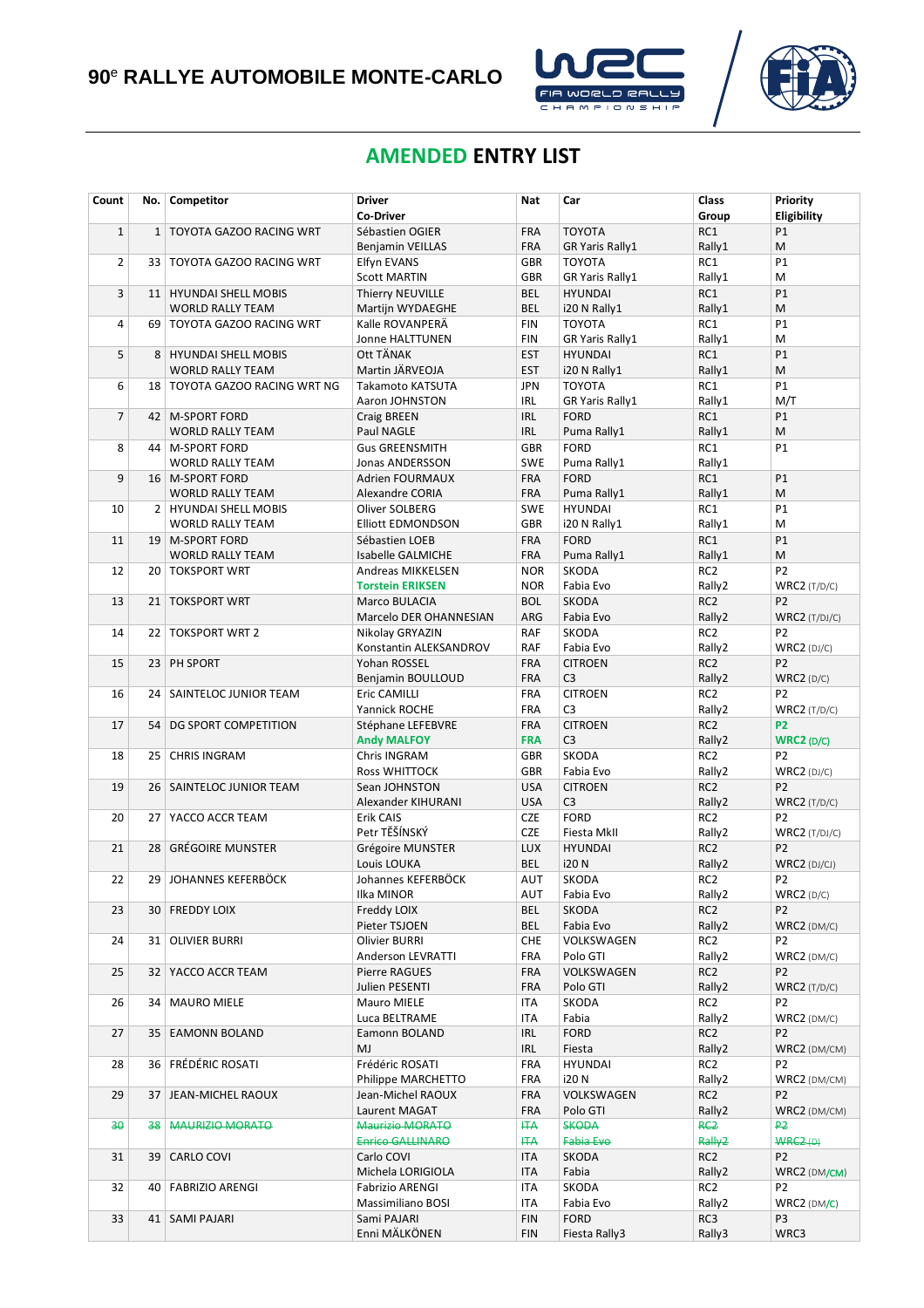



## **AMENDED ENTRY LIST**

| Count | No.             | Competitor             | <b>Driver</b>                             | Nat                      | Car                       | Class                         | Priority                 |
|-------|-----------------|------------------------|-------------------------------------------|--------------------------|---------------------------|-------------------------------|--------------------------|
|       |                 |                        | <b>Co-Driver</b>                          |                          |                           | Group                         | Eligibility              |
| 34    | 43              | <b>ENRICO BRAZZOLI</b> | Enrico BRAZZOLI                           | ITA                      | <b>FORD</b>               | RC3                           | P3                       |
|       |                 |                        | Manuel FENOLI                             | ITA                      | Fiesta Rally3             | Rally3                        | WRC3                     |
| 35    |                 | 64 ZOLTÁN LÁSZLÓ       | Zoltán LÁSZLÓ                             | <b>HUN</b>               | <b>FORD</b>               | RC3                           | P <sub>3</sub>           |
|       |                 |                        | Tamás BEGALA                              | <b>HUN</b>               | Fiesta Rally3             | Rally3                        | WRC3                     |
| 36    |                 | 45 JAN ČERNÝ           | Jan ČERNÝ                                 | <b>CZE</b>               | <b>FORD</b>               | RC3                           | P3                       |
|       |                 |                        | Petr ČERNOHORSKÝ                          | <b>CZE</b>               | Fiesta Rally3             | Rally3                        | WRC3                     |
| 37    |                 | 46   MANU GUIGOU       | Manu GUIGOU                               | <b>FRA</b>               | <b>ALPINE</b>             | <b>RGT</b>                    | <b>RGT</b>               |
|       |                 |                        | Kévin BRONNER                             | <b>FRA</b>               | A110                      | <b>RGT Cars</b>               | <b>RGT</b>               |
| 38    |                 | 47   FRANÇOIS DELECOUR | François DELECOUR                         | <b>FRA</b>               | <b>ALPINE</b>             | <b>RGT</b>                    | <b>RGT</b>               |
| 39    |                 | 48 RAPHAËL ASTIER      | Jean Rodolphe GUIGONNET<br>Raphaël ASTIER | <b>FRA</b><br><b>FRA</b> | A110<br><b>ALPINE</b>     | <b>RGT Cars</b><br><b>RGT</b> | <b>RGT</b><br><b>RGT</b> |
|       |                 |                        | Frédéric VAUCLARE                         | <b>FRA</b>               | A110                      | <b>RGT Cars</b>               | <b>RGT</b>               |
| 40    | 49              | <b>MARTIN RADA</b>     | Martin RADA                               | <b>CZE</b>               | ABARTH                    | <b>RGT</b>                    | <b>RGT</b>               |
|       |                 |                        | Jaroslav JUGAS                            | <b>CZE</b>               | 124 Rally                 | <b>RGT Cars</b>               | <b>RGT</b>               |
| 41    |                 | 50   IAN CRERAR        | lan CRERAR                                | CAN                      | <b>ALPINE</b>             | <b>RGT</b>                    | <b>RGT</b>               |
|       |                 |                        | <b>Elise RACETTE</b>                      | CAN                      | A110                      | <b>RGT Cars</b>               | <b>RGT</b>               |
| 42    |                 | 51   ALBERTO SASSI     | Alberto SASSI                             | ITA                      | ABARTH                    | <b>RGT</b>                    | <b>RGT</b>               |
|       |                 |                        | Gabriele ROMEI                            | <b>ITA</b>               | 124 Rally                 | <b>RGT Cars</b>               | <b>RGT</b>               |
| 43    |                 | 52 ROBERTO GOBBIN      | Roberto GOBBIN                            | <b>ITA</b>               | ABARTH                    | <b>RGT</b>                    | <b>RGT</b>               |
|       |                 |                        | <b>Fabio GRIMALDI</b>                     | <b>ITA</b>               | 124 Rally                 | <b>RGT Cars</b>               | <b>RGT</b>               |
| 44    |                 | 53 CRISTOPHE CASANOVA  | Christophe CASANOVA                       | <b>FRA</b>               | <b>ALPINE</b>             | <b>RGT</b>                    | <b>RGT</b>               |
|       |                 |                        | Dominique CORVI                           | <b>FRA</b>               | A110                      | <b>RGT Cars</b>               | RGT                      |
| 45    |                 | 55   PHILIPPE BAFFOUN  | Philippe BAFFOUN                          | <b>FRA</b>               | VOLKSWAGEN                | RC <sub>2</sub>               |                          |
|       |                 |                        | Charlyne QUARTINI                         | <b>FRA</b>               | Polo GTI                  | Rally2                        |                          |
| 46    |                 | 56   FRÉDÉRIK CASCIANI | Frédérik CASCIANI                         | FRA                      | SKODA                     | RC <sub>2</sub>               |                          |
|       |                 | 57 ELWIS CHENTRE       | Vincent DELAPLANCHE                       | <b>FRA</b>               | Fabia Evo                 | Rally2                        |                          |
| 47    |                 |                        | <b>Elwis CHENTRE</b><br>Massimiliano BAY  | <b>ITA</b><br><b>ITA</b> | <b>SKODA</b><br>Fabia Evo | RC <sub>2</sub><br>Rally2     |                          |
| 48    |                 | 58   MATTEO GAMBA      | Matteo GAMBA                              | <b>ITA</b>               | <b>SKODA</b>              | RC <sub>2</sub>               |                          |
|       |                 |                        | Nicoló GONELLA                            | <b>ITA</b>               | Fabia Evo                 | Rally2                        |                          |
| 49    | 59              | PIERRE PERGOLA         | Pierre PERGOLA                            | <b>FRA</b>               | <b>SKODA</b>              | RC <sub>2</sub>               |                          |
|       |                 |                        | Fabrice CORONA                            | <b>FRA</b>               | Fabia                     | Rally2                        |                          |
| 50    |                 | 60   LUC PISTACHI      | Luc PISTACHI                              | <b>FRA</b>               | SKODA                     | RC <sub>2</sub>               |                          |
|       |                 |                        | Laëtitia AUTHIER                          | <b>FRA</b>               | Fabia                     | Rally2                        |                          |
| 51    |                 | 61   YANIS DESANGLES   | <b>Yanis DESANGLES</b>                    | <b>FRA</b>               | <b>SKODA</b>              | RC <sub>2</sub>               |                          |
|       |                 |                        | Nicolas THERON                            | <b>FRA</b>               | Fabia                     | Rally2                        |                          |
| 52    | 62 <sub>1</sub> | ALESSANDRO GINO        | Alessandro GINO                           | ITA                      | <b>HYUNDAI</b>            | RC <sub>2</sub>               |                          |
|       |                 |                        | Daniele MICHI                             | <b>ITA</b>               | <b>i20N</b>               | Rally2                        |                          |
| 53    |                 | 63 JÉRÔME AYMARD       | Jérôme AYMARD                             | <b>FRA</b>               | <b>RENAULT</b>            | RC4                           |                          |
|       |                 |                        | Sandrine AYMARD BOUIX                     | <b>FRA</b>               | Clio RS                   | R3T                           |                          |
| 54    |                 | 65   CHRISTOPHE BERARD | Christophe BERARD<br>Christophe BERNABO   | <b>FRA</b><br><b>FRA</b> | RENAULT<br>Clio RS        | RC4<br>R3T                    |                          |
| 55    |                 | 66   LIONEL GOUJON     | Lionel GOUJON                             | <b>FRA</b>               | PEUGEOT                   | RC4                           |                          |
|       |                 |                        | Christophe LAPERRIERE                     | <b>FRA</b>               | 208                       | Rally4 / R2                   |                          |
| 56    |                 | 67 NICOLAS D'ULIVO     | Nicolas D'ULIVO                           | FRA                      | <b>FORD</b>               | RC4                           |                          |
|       |                 |                        | Angélique PAOLINI                         | <b>FRA</b>               | Fiesta                    | Rally4 / R2                   |                          |
| 57    |                 | 68 JASON BAILEY        | Jason BAILEY                              | <b>CAN</b>               | PEUGEOT                   | RC4                           |                          |
|       |                 |                        | Shayne PETERSON                           | CAN                      | 208 Rally4                | Rally4                        |                          |
| 58    |                 | 70   SACHA ALTHAUS     | Sacha ALTHAUS                             | <b>CHE</b>               | RENAULT                   | RC4                           |                          |
|       |                 |                        | Lisiane ZBINDEN                           | <b>CHE</b>               | Clio Rally4               | Rally4                        |                          |
| 59    |                 | 71   JEAN MARC GUILLON | Jean Marc GUILLON                         | <b>FRA</b>               | PEUGEOT                   | RC4                           |                          |
|       |                 |                        | Guillaume FERRARI                         | <b>FRA</b>               | 208                       | Rally4 / R2                   |                          |
| 60    |                 | 72   MARC DESSI        | Marc DESSI                                | <b>MCO</b>               | PEUGEOT                   | RC4                           |                          |
|       |                 |                        | Pamela DESSI                              | <b>MCO</b>               | 208                       | Rally4 / R2                   |                          |
| 61    |                 | 73   JEAN PAUL PALMERO | Jean Paul PALMERO                         | <b>MCO</b>               | PEUGEOT                   | RC4                           |                          |
|       |                 |                        | Mattia PASTORINO                          | ITA                      | 208<br>OPEL               | Rally4 / R2<br>RC4            |                          |
| 62    |                 | 74   MARIJAN GRIEBEL   | Marijan GRIEBEL<br>Alexander RATH         | DEU<br>DEU               | Corsa Rally4              | Rally4                        |                          |
| 63    | 75              | ROBERTO DAPRÀ          | Roberto DAPRÀ                             | ITA                      | <b>FORD</b>               | RC4                           |                          |
|       |                 |                        | Luca GUGLIELMETTI                         | ITA                      | Fiesta                    | Rally4                        |                          |
| 64    |                 | 76   STYVE JUIF        | Styve JUIF                                | <b>FRA</b>               | RENAULT                   | RC4                           |                          |
|       |                 |                        | Maxime BIEGALKE                           | FRA                      | <b>Clio Rally4</b>        | Rally4                        |                          |
| 65    | 77              | PIERRE TANCI           | Pierre TANCI                              | <b>FRA</b>               | RENAULT                   | RC4                           |                          |
|       |                 |                        | Sébastien MALET                           | FRA                      | <b>Clio Rally4</b>        | Rally4                        |                          |
| 66    |                 | 78   TIM VANPARIJS     | Tim VANPARIJS                             | BEL                      | RENAULT                   | RC4                           |                          |
|       |                 |                        | Kurt HEYNDRICKX                           | BEL                      | <b>Clio Rally4</b>        | Rally4                        |                          |